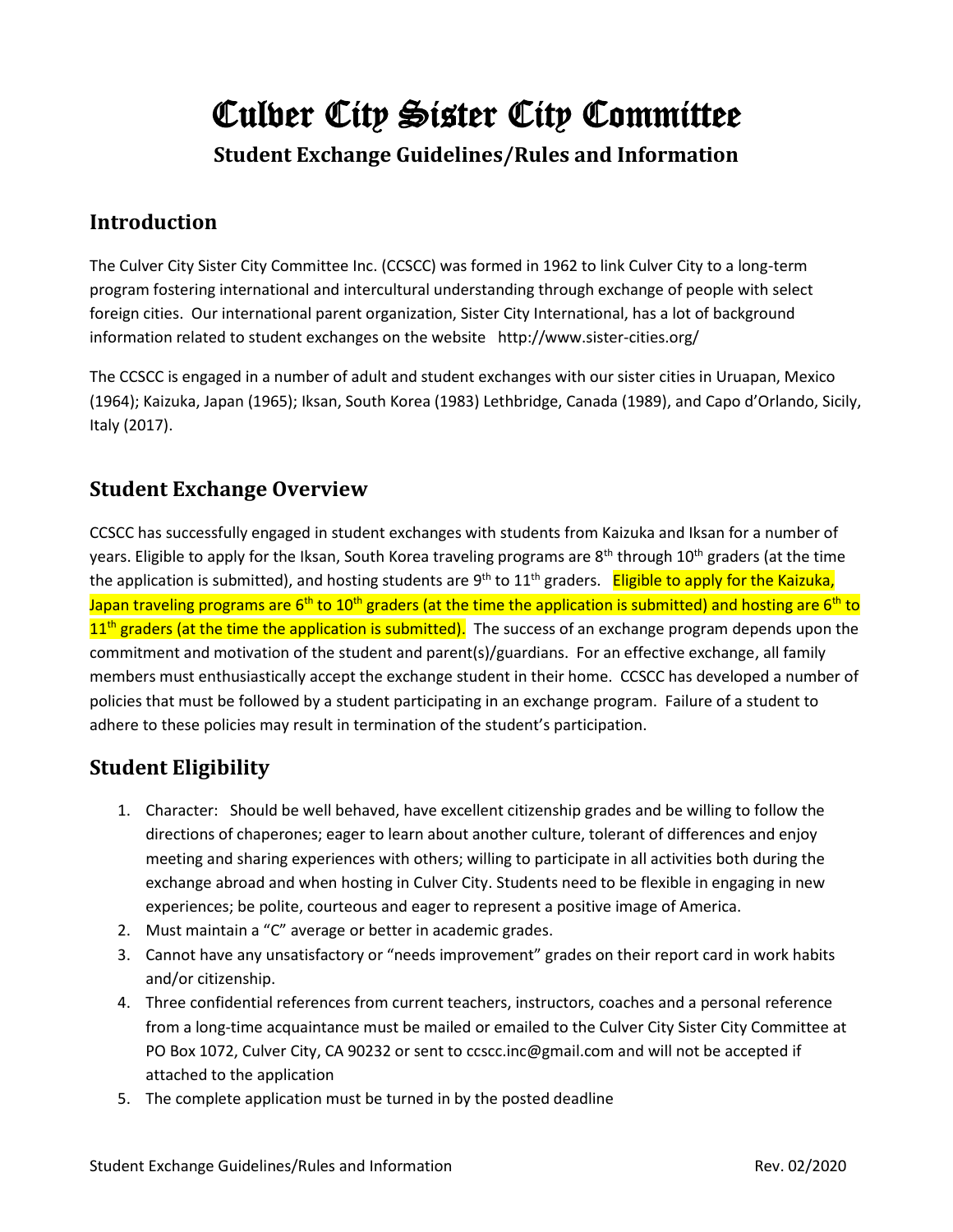6. Applicants must not have medical needs that require attention beyond the expertise of the chaperones or host families.

#### **Selection Procedure**

The selection process is discretionary with the CCSCC. If more students apply and qualify, the following criteria will be used to select the number of students invited by the host country to participate in the exchange.

- 1. Students and parents will be requested to complete an application and other related forms in a timely manner which the CCSCC will/may provide.
- 2. A waiting list will be kept if more students apply and qualify than openings.
- 3. Students will be given priority if their family has hosted a Sister City student during a previous official exchange or other CCSCC international program or if the family has participated in the exchange activities.
- 4. Older students will be given priority.
- 5. Students who attend Culver City schools, live in Culver City or whose parents work in Culver City and reside within 5 miles of Culver City, will be given priority.
- 6. Confidential teacher recommendations, grade point averages, and citizenship/work habit grades will be considered in establishing priority.
- 7. Student essays will weigh heavily in the decision-making process.
- 8. CCSCC reserves the right to communicate with the school in order to verify information about student behavior.
- 9. CCSCC has the right to conduct student/family interviews to determine the best qualified participants.
- 10. Students who are selected will be required to attend all pre-trip meetings.
- 11. Background checks will be administered free of charge. Final selections are contingent upon parents and anyone over the age of 18 living in the household during the hosting period of clearing a background check.

### **Parent Responsibility**

The nature of CCSCC student exchange programs require Culver City host parent/guardians to:

- 1. Assume temporary responsibility for the exchange student in their home for the entire duration of the hosting period
- 2. Ensure that at least one parent/guardian is always available during the exchange period
- 3. The host family must provide or arrange transportation for the exchange student to all CCSCC exchange events
- 4. Ensure that the host family in the city of the exchange will have adequate authority to exercise responsibility of their child

#### **Medical Treatment**

Host families agree to treat the exchange student as their own child for the purposes of seeking any required medical treatment. Families of students traveling to sister cities are required to have medical insurance that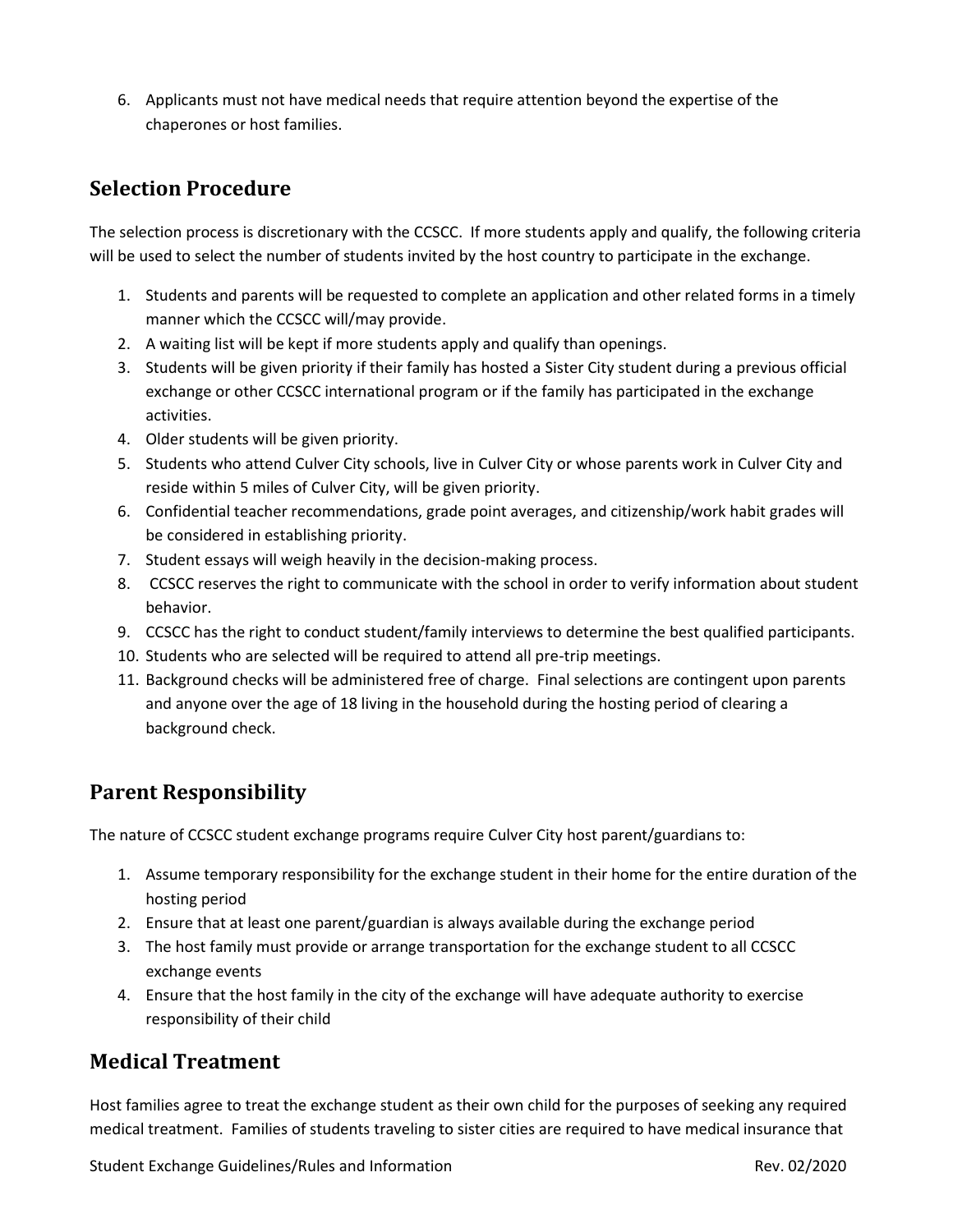covers medical care for their child. **Prior to any medical/dental care, the host family MUST contact/inform the chaperone of record on the exchange. The chaperone has a copy of the Medical Authorization Form in their possession.** The costs of medical treatment are paid either by the student or host family at the time of the treatment. Should a student not be able to pay, the student's family is obligated to reimburse the host family any and all outstanding medical costs, and then recover from their own insurance carrier if possible.

### **General Information**

- 1. Parents must pay for round-trip airfare, host family gifts, passport (must be valid for at least six months post travel time), and spending money. Parents may want to consider buying travel insurance.
- 2. Students are expected to attend all pre-trip activities. Failure to do so can result in students not being able to participate in the exchange.
- 3. If students display inappropriate or unacceptable behavior during the pre-trip activities, CCSCC can and will withdraw the students from participating. The parents may be responsible for any costs already incurred by CCSCC. CCSCC will not reimburse any monies spent by the family.
- 4. Once in the host city, students will be expected to treat their host families, chaperones and all other students and adults with courtesy and respect and to display the highest standards of good conduct. \*Failure to do so may result in the student being sent home, un-chaperoned, with any additional expenses to be incurred by the parents.
- 5. While in the host city, students will be expected to dress in a manner in keeping with a young representative of Culver City and the United States. Clothing should be neat, clean, modest and presentable as well as void of any impolite jargon/slogan or symbols.
- 6. It is ideal, but not mandatory that families agree to reciprocate and host Sister City students that visit Culver City.
- 7. Students will keep a Journal of activities, write a follow-up essay and prepare a presentation to City Council.
- 8. Electronics (anything with an on/off switch) may be brought for use during the flight to and from the sister cities (depending on the airline regulations). Cell phones may be used if that is the primary camera, but no other electronics may be used during touring and on bus trips. Any loss of electronics is the sole responsibility of the student and his/her family. Chaperones have the discretion to collect said items during daytime hours.
- 9. Exchanges are considered two-year commitments. Each participant of this exchange shall be a member of the Culver City Sister City Committee during both years.
- 10. Parents will be required to complete and sign all forms supplied for the benefit of the CCSCC.
- 11. Scholarship consideration given to students with financial need. Parent should contact chairperson to discuss.

# **\*Termination of Student Participation**

Should the student or parents fail to comply with any of the above-stated policies, CCSCC reserves the right to terminate the student exchange and may also require the student or the student's parents or guardians to pay additional costs associated with the student's return.